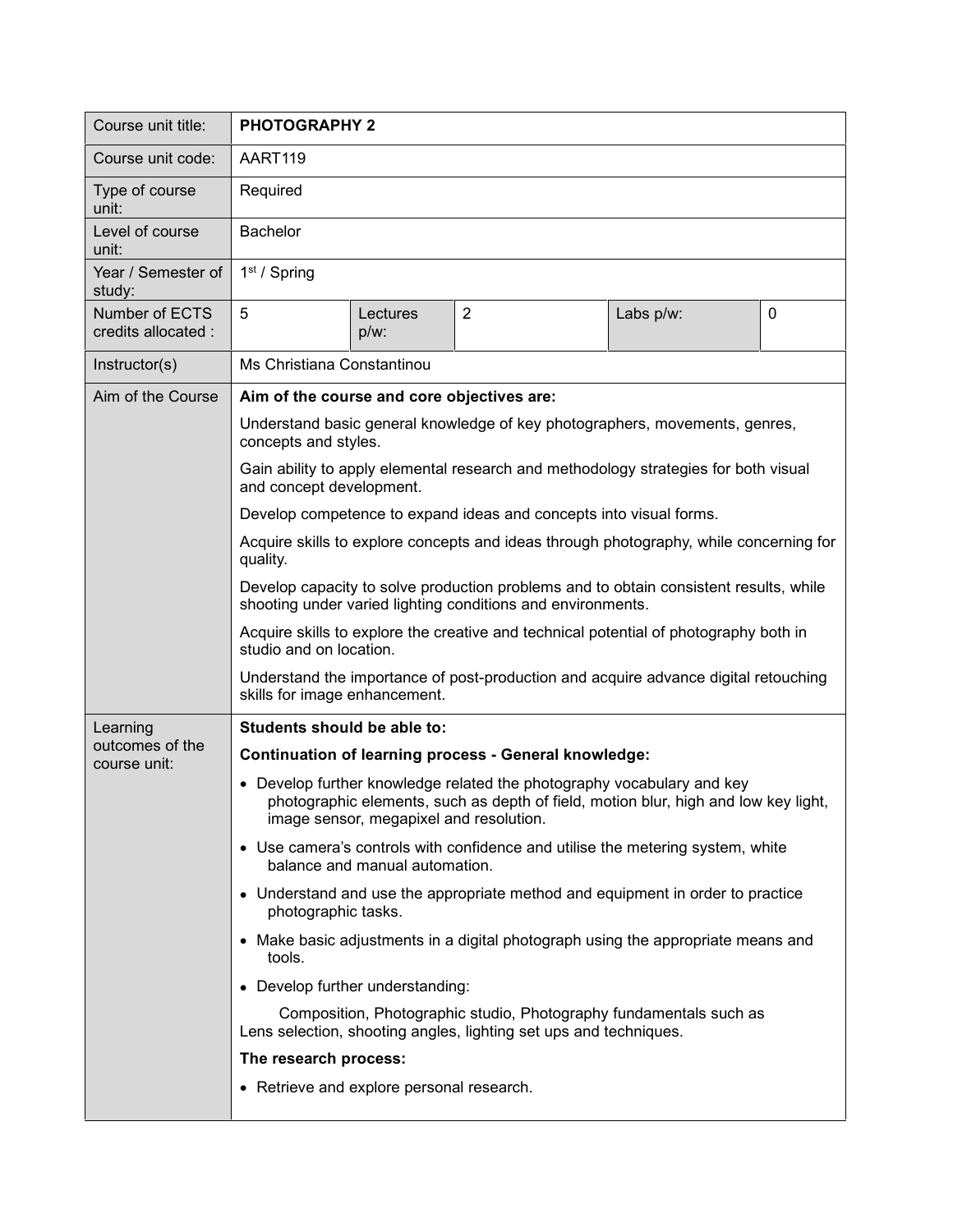|                                      | • Participate in group discussions and analysis of research.                                                                                                                                                                                                                                                                                                                                                                                                                                                                                                             |  |  |  |  |
|--------------------------------------|--------------------------------------------------------------------------------------------------------------------------------------------------------------------------------------------------------------------------------------------------------------------------------------------------------------------------------------------------------------------------------------------------------------------------------------------------------------------------------------------------------------------------------------------------------------------------|--|--|--|--|
|                                      | • Analyse visual material and identify the multiple uses of photography in relation to<br>art and design.                                                                                                                                                                                                                                                                                                                                                                                                                                                                |  |  |  |  |
|                                      | • Photo analysis                                                                                                                                                                                                                                                                                                                                                                                                                                                                                                                                                         |  |  |  |  |
|                                      | • Observation, Knowledge, Interpretation. Discussion of imagery about how, when,<br>where, why.                                                                                                                                                                                                                                                                                                                                                                                                                                                                          |  |  |  |  |
|                                      | • Know Information on photographers and their work in reference to technique,<br>philosophy, concepts and idea of beauty. How these visual styles have influenced<br>current styles (techniques used visual style example of images).                                                                                                                                                                                                                                                                                                                                    |  |  |  |  |
|                                      | The project process:                                                                                                                                                                                                                                                                                                                                                                                                                                                                                                                                                     |  |  |  |  |
|                                      | • Undergo project briefing, written and verbal analysis.                                                                                                                                                                                                                                                                                                                                                                                                                                                                                                                 |  |  |  |  |
|                                      | • Analyse project tasks and requirements.<br>• Encouraged to use brainstorming sessions and build inspired personal research to<br>visualize ideas.                                                                                                                                                                                                                                                                                                                                                                                                                      |  |  |  |  |
|                                      |                                                                                                                                                                                                                                                                                                                                                                                                                                                                                                                                                                          |  |  |  |  |
|                                      | • Practice photographic tasks, experimenting with ideas and solve composition<br>problems.                                                                                                                                                                                                                                                                                                                                                                                                                                                                               |  |  |  |  |
|                                      | • Use the photographic skills learned to communicate with ideas and portray<br>developed concepts with the camera use.                                                                                                                                                                                                                                                                                                                                                                                                                                                   |  |  |  |  |
|                                      | • Create work which is visually exciting.                                                                                                                                                                                                                                                                                                                                                                                                                                                                                                                                |  |  |  |  |
|                                      | • Practise basic digital retouching, such as cropping, altered contrast and colour<br>correction for image enhancement.                                                                                                                                                                                                                                                                                                                                                                                                                                                  |  |  |  |  |
|                                      | • Recognize the printing techniques and the importance of presentation.                                                                                                                                                                                                                                                                                                                                                                                                                                                                                                  |  |  |  |  |
|                                      | • Participate in group critiques.                                                                                                                                                                                                                                                                                                                                                                                                                                                                                                                                        |  |  |  |  |
|                                      | • Break down the criteria whereby an image might be considered good related to<br>concept, technical skills, printing and presentation.                                                                                                                                                                                                                                                                                                                                                                                                                                  |  |  |  |  |
|                                      | • Receive feedback for the assessments presentation.                                                                                                                                                                                                                                                                                                                                                                                                                                                                                                                     |  |  |  |  |
| Prerequisites:                       | AART109<br>None<br>Co-requisites:                                                                                                                                                                                                                                                                                                                                                                                                                                                                                                                                        |  |  |  |  |
| Course contents:                     | This course will consider photography and its uses as vehicle for communication.<br>Students will be guided through an advance level of technical concepts and artistic<br>challenges that will stretch their digital photography skills. They will be engaged in<br>practical projects in which they will define a communication problem and produce<br>photographic solutions. Photography II also aims to deepen and broaden their<br>aesthetic vocabulary. Students will also have the opportunity to enhance their<br>images through digital retouching techniques. |  |  |  |  |
| Recommended and/or required reading: |                                                                                                                                                                                                                                                                                                                                                                                                                                                                                                                                                                          |  |  |  |  |
| Textbooks:                           | In Camera: Perfect Pictures Straight Out of the Camera; Ilex Press, Mar 2017                                                                                                                                                                                                                                                                                                                                                                                                                                                                                             |  |  |  |  |
|                                      | Fifty Paths to Creative Photography (The Photographer's Eye); Ilex Press, 2016                                                                                                                                                                                                                                                                                                                                                                                                                                                                                           |  |  |  |  |
|                                      | Night Photography: From Snapshots to Great Shots, Gabriel Biderman & Tim Cooper;<br>Peachpit Press Book, 2013<br>Studio Photography and Lighting: Art and Techniques, Christian Hough; The Crowood<br>Press Ltd, 2013                                                                                                                                                                                                                                                                                                                                                    |  |  |  |  |
|                                      |                                                                                                                                                                                                                                                                                                                                                                                                                                                                                                                                                                          |  |  |  |  |
|                                      | Mastering Aperture, Shutter Speed, ISO and Exposure, by AI Judge; Subtle Visions                                                                                                                                                                                                                                                                                                                                                                                                                                                                                         |  |  |  |  |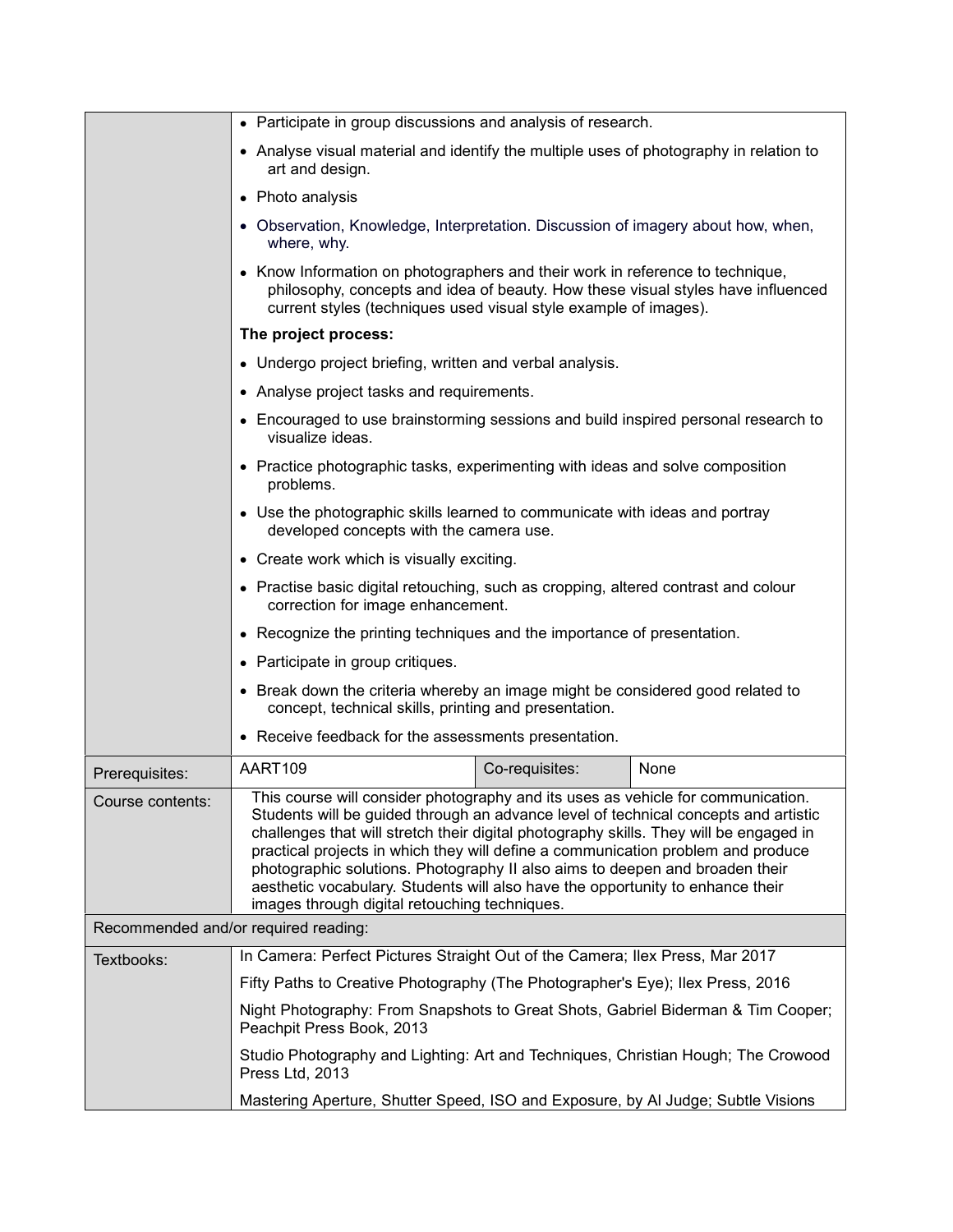|                                                         | Media, 2014                                                                                                                                                                                                                                                                         |  |  |  |
|---------------------------------------------------------|-------------------------------------------------------------------------------------------------------------------------------------------------------------------------------------------------------------------------------------------------------------------------------------|--|--|--|
|                                                         | Capturing Light: The Heart of Photography by Michael Freeman; Focal Press, 2014                                                                                                                                                                                                     |  |  |  |
|                                                         | Fashion Photography: The Story in 180 Pictures, Eugenie Shinkle; Aperture, 2017                                                                                                                                                                                                     |  |  |  |
|                                                         | Studio Anywhere: A Photographer's Guide to Shooting in Unconventional Locations,<br>Nick Fancher; Peachpit Press, 2015                                                                                                                                                              |  |  |  |
|                                                         | Photography: A Critical Introduction, Liz Wells; Routledge, 2015                                                                                                                                                                                                                    |  |  |  |
|                                                         | Understanding a Photograph, John Berger; Penguin Classics, 2013                                                                                                                                                                                                                     |  |  |  |
|                                                         | Art Photography, David Bate; Quadrille Publishing Ltd, 2015                                                                                                                                                                                                                         |  |  |  |
|                                                         | The Photograph as Contemporary Art (World of Art), Charlotte Cotton; Thames and<br>Hudson Ltd, 2014                                                                                                                                                                                 |  |  |  |
|                                                         | Adobe Lightroom CC and Photoshop CC for Photographers Classroom in a Book;<br>Adobe Press, 2016                                                                                                                                                                                     |  |  |  |
|                                                         |                                                                                                                                                                                                                                                                                     |  |  |  |
| References:                                             | 1. http://www.digitalcameraworld.com                                                                                                                                                                                                                                                |  |  |  |
|                                                         | 2. http://www.lightstalking.com                                                                                                                                                                                                                                                     |  |  |  |
|                                                         | 3. http://www.dpreview.com                                                                                                                                                                                                                                                          |  |  |  |
|                                                         | 4. http://flakphoto.com/                                                                                                                                                                                                                                                            |  |  |  |
|                                                         | 5. http://viiphoto.com/                                                                                                                                                                                                                                                             |  |  |  |
|                                                         | 6. http://www.fstopmagazine.com/                                                                                                                                                                                                                                                    |  |  |  |
|                                                         | 7. http://deepsleep.org.uk/                                                                                                                                                                                                                                                         |  |  |  |
|                                                         |                                                                                                                                                                                                                                                                                     |  |  |  |
|                                                         | Visual contemporary references on magazines like: Black & White, Digital<br>photographer, Popular photographer, Shots, Blur, Aperture, Wallpaper, The Face,<br>Wired, Design, Blind Spot, I-D, Foam, Dazed & Confused, Art & Culture, Spread Art<br>Culture, Elephant, Juxtapoz etc |  |  |  |
| Planned learning<br>activities and<br>teaching methods: | <b>Extended project briefings: Briefs and supplementary worksheets that clearly</b><br>describe the project's subject matter, learning outcomes, requirements, deadlines and<br>recommended references.                                                                             |  |  |  |
|                                                         | Studio based and other workshops: Photo-Studio, Indoor and Outdoor Designed<br>demonstrations of specialized techniques, including students' observation and<br>participation.                                                                                                      |  |  |  |
|                                                         | Tutorials: Individual and/or group tutoring and guidance, supplementary of the<br>scheduled classes and studio-hours.                                                                                                                                                               |  |  |  |
|                                                         | Visual Presentations: Formal presentations of visual information and knowledge, as<br>well as theoretical elaboration to encourage critical discourse and discussion.                                                                                                               |  |  |  |
|                                                         | Photographic outings: Make photographic excursions and visits to relevant resource<br>and reference centers.                                                                                                                                                                        |  |  |  |
|                                                         | <b>E-learning Presentations:</b> Students have access to electronically based learning and<br>teaching where lectures are made available to them online as well as additional<br>references to documentaries, videos and links of interest related to visual<br>communication.      |  |  |  |
|                                                         | Group critiques: Students' presentation of project outcomes stimulating group<br>discussion and evaluation.                                                                                                                                                                         |  |  |  |